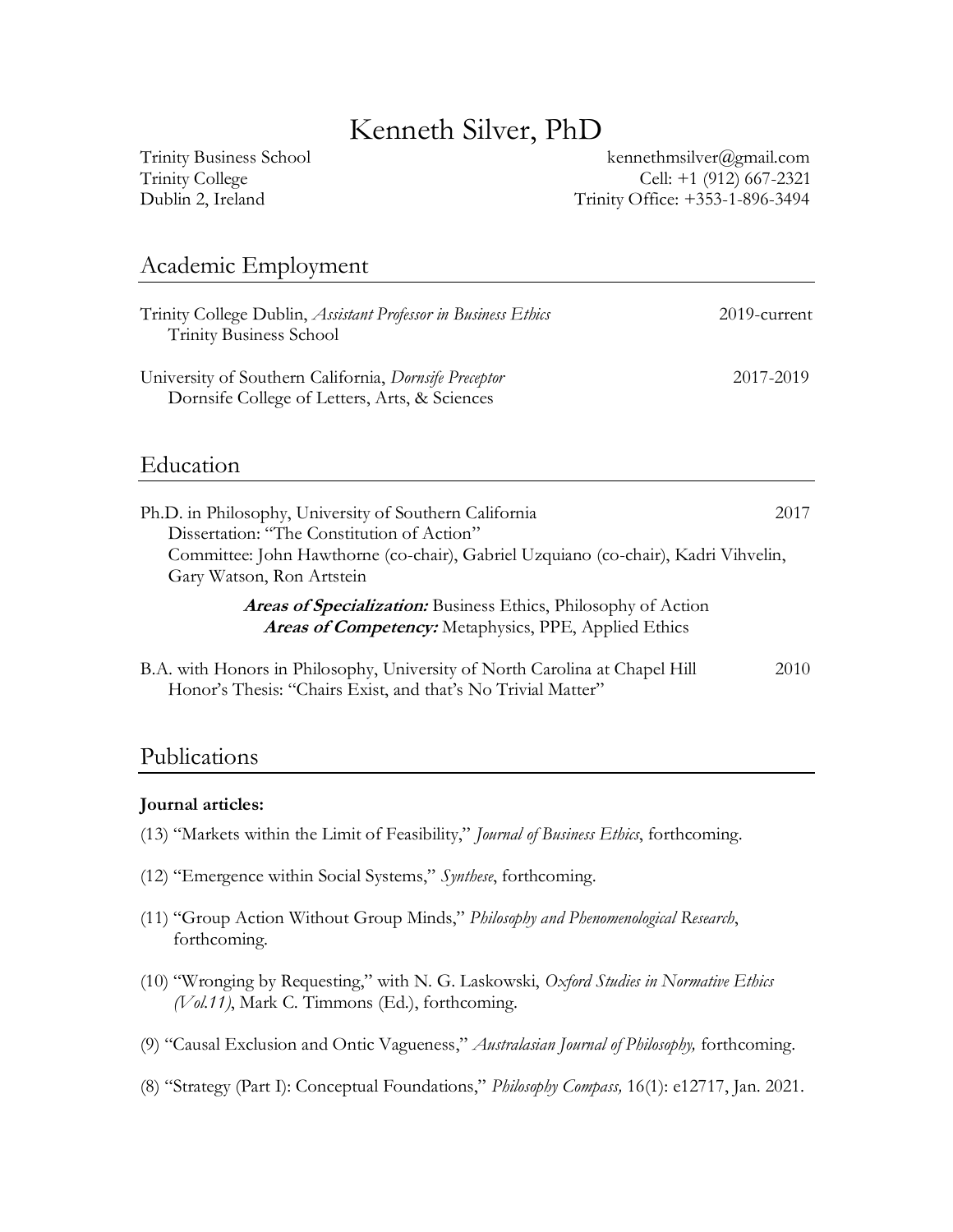- (7) "Habitual Weakness," *Thought: A Journal of Philosophy*, 8(4): 270-277. Dec. 2019.
- (6) "Modern Portfolio Theory and Shareholder Primacy," *Business Ethics Journal Review*, 7(6): 34-49. Sept. 2019.
- (5) "Can a Corporation Be Worthy of Moral Consideration?" *Journal of Business Ethics*, 159(1): 253-265. Sept. 2019.
- (4) "Avoiding Late Preemption with the Right Kind of Influence," *Philosophia*, 47(4): 1297- 1312, Sept. 2019.
- (3) "Omissions as Events and Actions," *Journal of the American Philosophical Association*, 4(1): 33-48, Sept. 2018.
- (2) "The Vague Time of a Killing," *Philosophical Studies*, 175(6): 1383-1400, June 2018.
- (1) "Do I Think Corporations Should be Able to Vote Now?" *Business Ethics Journal Review*, 6(4): 18-23, May 2018.

#### **Book review:**

- "*Divested: Inequality in the Age of Finance*, by Ken-Hou Lin and Megan Tobias Neely. New York: Oxford University Press, 2020. 232pp." *Business Ethics Quarterly*, 32(1): 203-207. Jan. 2022.
- "Omissions: Agency, Metaphysics, and Responsibility, by Randolph Clarke," *Mind*, 124(496): 1264-1268, Sept. 2015.

#### Work in Progress

- "Metaphysics Incorporated"
- "Competitive Advantage as a Disposition"
- "The Wrong of Investing in Immoral Corporations"
- "How to Justify Holding Corporations Responsibility"
- "Excusing Corporate Wrongdoing and the State of Nature" (with Paul Garofalo)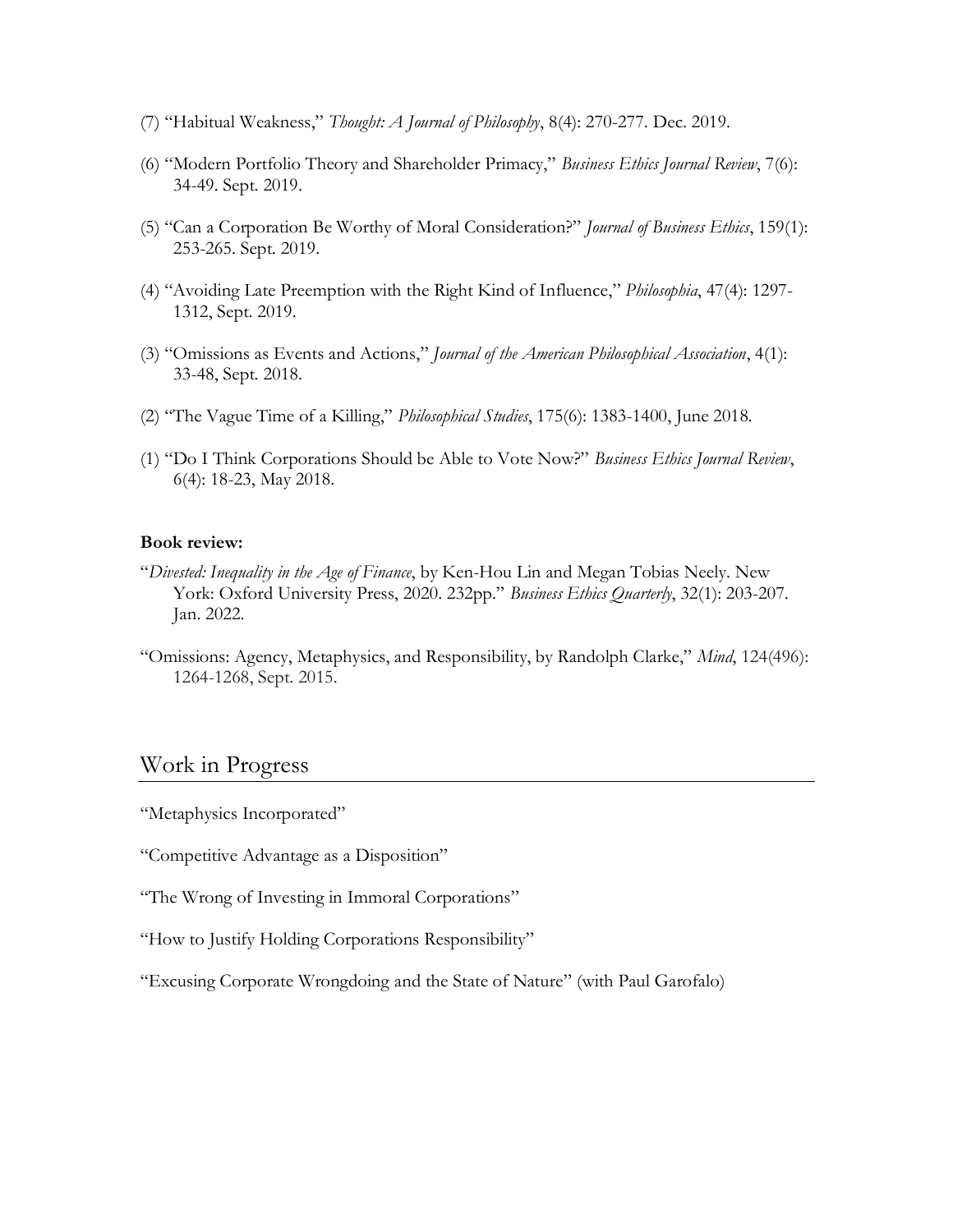- \* "Corporate Abilities: Foundations and Scope," Feb. 2022, workshop: 'The Abilities of Groups', University of Vienna
- \* "Determination from Above," Sept. 2021, SOPhiA 2021, workshop: 'Realities of Free Will'
- "Metaphysics Incorporated," Sept. 2021, MANCEPT, workshop: 'The Normative Profile of Collective Agents'
- "Metaphysics Incorporated," Aug. 2021, International Social Ontology Society Annual Conference
- "Markets within the Limit of Feasibility," Aug. 2021, Society for Business Ethics Annual Meeting
- "Respondeat Superior and the Criminal Law: When Should the Master Answer?" March 2021, the Inaugural Criminal Theory Conference, the Hebrew University of Jerusalem
- "Fair Decisions, Hard and Soft" (with Greg Faletto), Nov. 2020, University of Copenhagen, Workshop on Algorithmic Fairness
- \* "What's Immoral About Investing in Immoral Corporations?" March 2020, Competence Center for Strategy and Competitiveness, FHWien der WKW, University of Applied Sciences for Management and Communication in Vienna, Austria
- "Group Weakness," Jan. 2020, Colloquium at the Eastern Division American Philosophical Association Meeting
- \* "Corporate *Mens Rea*," Nov. 2019, Trinity College Dublin, Symposium on Alex Sarch's *Criminally Ignorant: Why the Law Pretends We Know What We Don't*
- "How to Not Rule Out the Market Failures Approach," Oct. 2019, Dublin, the  $26<sup>th</sup>$ International Vincentian Business Ethics Conference (IVBEC)
- "Group Weakness," Sept. 2019, University College Dublin Center for Ethics & Public Life, Book Workshop on Stephanie Collins' *Group Duties*
- "Competitive Advantage as a Disposition," Aug. 2019, STR Division, Academy of Management Annual Meeting
- "The Value of Corporate Criminal Responsibility," Aug. 2019, Society for Business Ethics Annual Meeting
- "The State of Nature and Excusing Corporate Wrongdoing" co-presented with Paul Garofalo, Aug. 2019, Society for Business Ethics Annual Meeting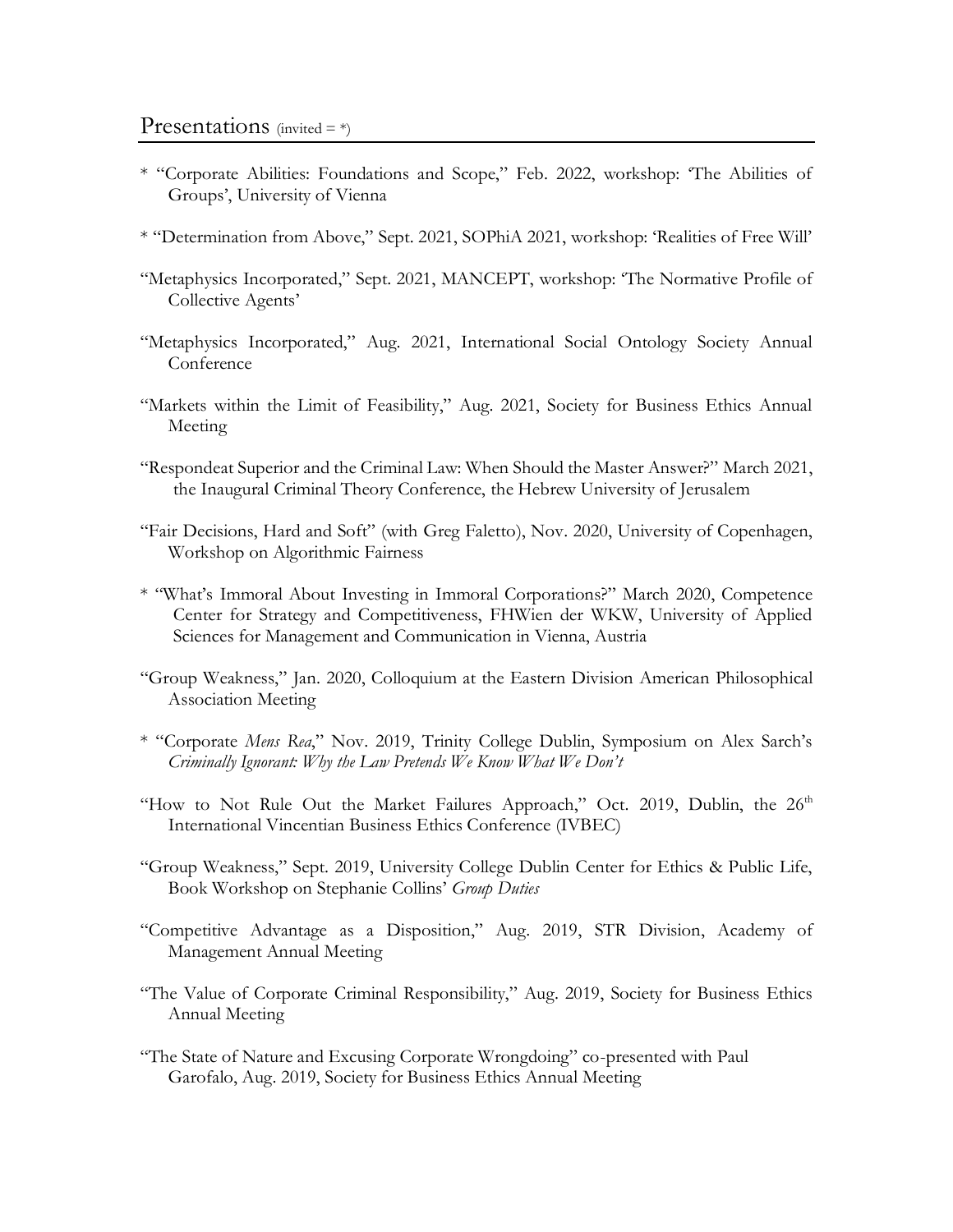- "The Market Failures Approach and the Ideal World Objection," March 2019, New Orleans, for the Philosophy, Politics, & Economics (PPE) Society Annual Meeting
- "Group Action Without Group Minds," Aug. 2018, Tufts University, Social Ontology 2018, the 11<sup>th</sup> Biennial Collective Intentionality Conference
- "Corporate Action Without Corporate Minds," Aug. 2018, Society for Business Ethics Annual Meeting, **Finalist for Best Conference Paper**
- "What's Immoral About Investing in Immoral Corporations?" May 2018, Business Ethics in the 6ix, Ted Rogers School of Business Management at Ryerson University
- "Vagueness and Exclusion," April 2018, Colloquium at the Pacific Division American Philosophical Association Meeting
- "What's Immoral About Investing in Immoral Corporations?" March 2018, McDonough School of Business, Georgetown University, Business Ethics Workshop
- "Corporate Behavior and Corporate Action," Dec. 2017, Wharton School of Business, Zicklin Center Normative Business Ethics Workshop
- "Does Davidson's View of Action Extend to Corporate Action?" Nov. 2017, Third Taiwan Metaphysics Colloquium
- "What's Immoral About Investing in Immoral Corporations?" Aug. 2017, Society for Business Ethics Annual Meeting, Emerging Scholars Section
- "Causal Exclusion and Constitution," April 2017, Colloquium at the Pacific Division American Philosophical Association Meeting
- "Can You Wrong a Corporation?" Jan. 2017, Wharton School of Business, Zicklin Center Normative Business Ethics Workshop
- "Ethics for a Combined Human-Machine Dialogue Agent," with Ron Artstein, March 2016, Stanford, Association for the Advancement of Artificial Intelligence Spring Symposium
- \* "Randolph Clarke's, *Omissions: Agency, Metaphysics, and Responsibility*" April 2015, Author Meets Critics session at the Pacific Division American Philosophical Association Meeting
- "The Constitution of Action" Feb. 2014, Symposium at the Central Division APA

"Causation and Rule-Relativity" April 2013, Yale/UConn Graduate Philosophy Conference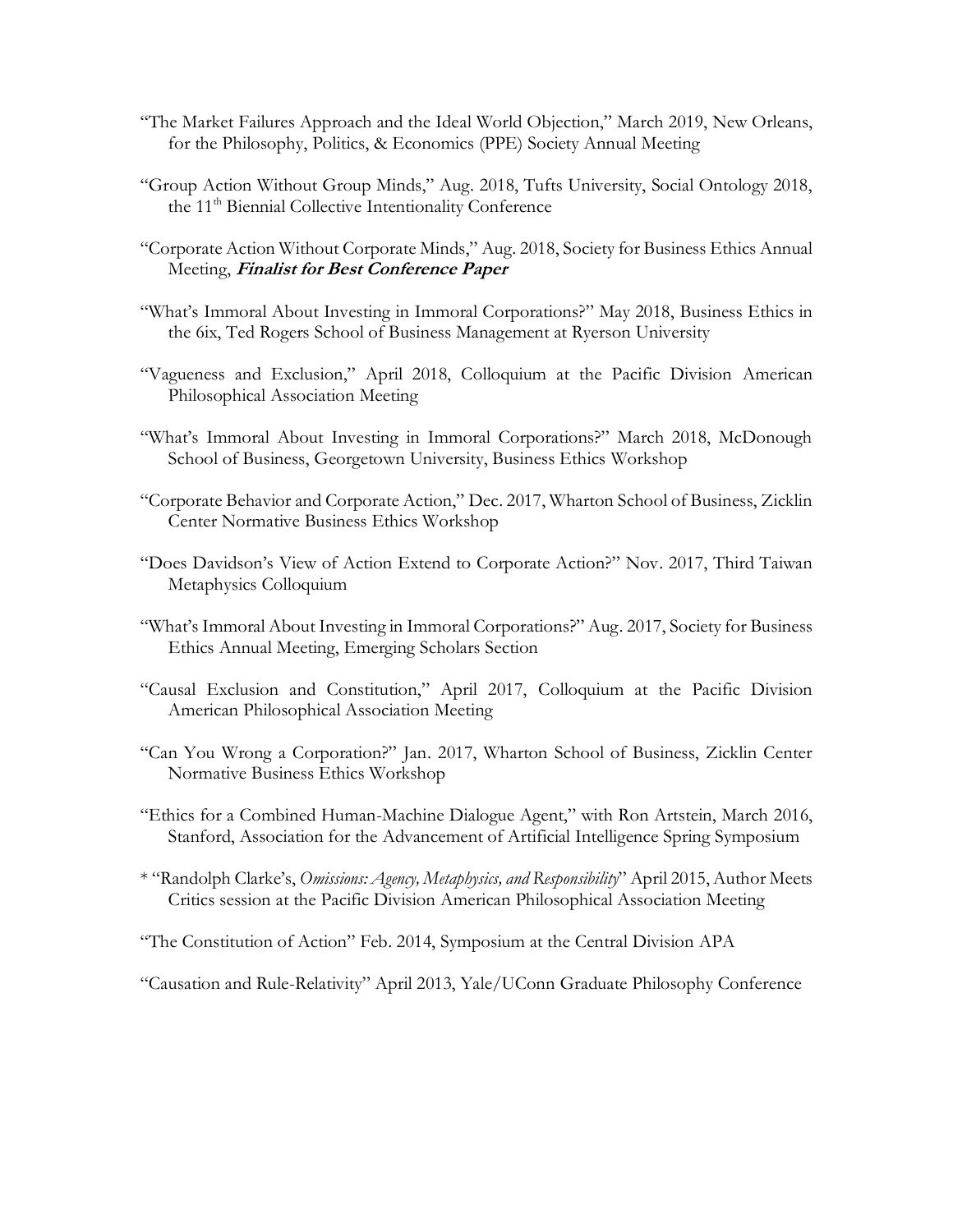Comments on Andrew Law's, "No Counterfactual is Sufficient for Freedom," April 2019, Colloquium at the Pacific Division APA Meeting

#### Media Engagement

- *Daily Nous*, guest post: "Why and How to Get a Job in a Business School: A Guide for Philosophers," February 8, 2022
- *Pea Soup Ethics Blogpost:* "My Way: The Ethics of Financial Contributions" (with N. G. Laskowski), April 10, 2019

*Roundtable on the Ethics of VR/AR*, Upload LA, June 2017

#### Awards

Finalist for Best Conference Paper Award, Society for Business Ethics Annual Meeting 2018 Society for Business Ethics Founders' Award (2017) Worth Award, UNC (2010) – awarded annually to a senior for excellence in philosophy

#### Teaching Experience

| Instructor of Record:                                                    |                          |
|--------------------------------------------------------------------------|--------------------------|
| <b>Business Ethics</b>                                                   | Spring 2020-continuing   |
| Fundamentals of Philosophy, Ethics, and Social Science                   | Fall 2019-continuing     |
| Are Corporations People?                                                 | Fall 2017-Spring 2019    |
| <b>Executive Education:</b>                                              |                          |
| Segment: The Ethics of Artificial Intelligence                           | Delivered Nov. 2019      |
| Teaching Assistant at USC:                                               |                          |
| Ideas on Trial (Prof. Ed McCann)                                         | Spring 2019              |
| Philosophy of Film (Prof. Ed McCann)                                     | Fall 2015, Fall 2016     |
| Social Ethics for Earthlings and Others (Prof. Sharon Lloyd)             | Spring 2014              |
| Mind and Self (Prof. Jake Ross)                                          | Fall 2013                |
| Issues in Space and Time (Prof. Shieva Kleinschmidt)                     | Spring 2013, Spring 2017 |
| Ancient Greek Culture and Society (Prof. Frank Lewis)                    | Fall 2012                |
| Philosophy of Love (Prof. Ed McCann)                                     | Spring 2012, Spring 2018 |
| Science, Religion, and the Making of the Modern Mind (Prof. John Dreher) | Fall 2011                |

*Workshop on Teaching Professional Business Ethics*, Georgetown University, McDonough School of Business (June 2018)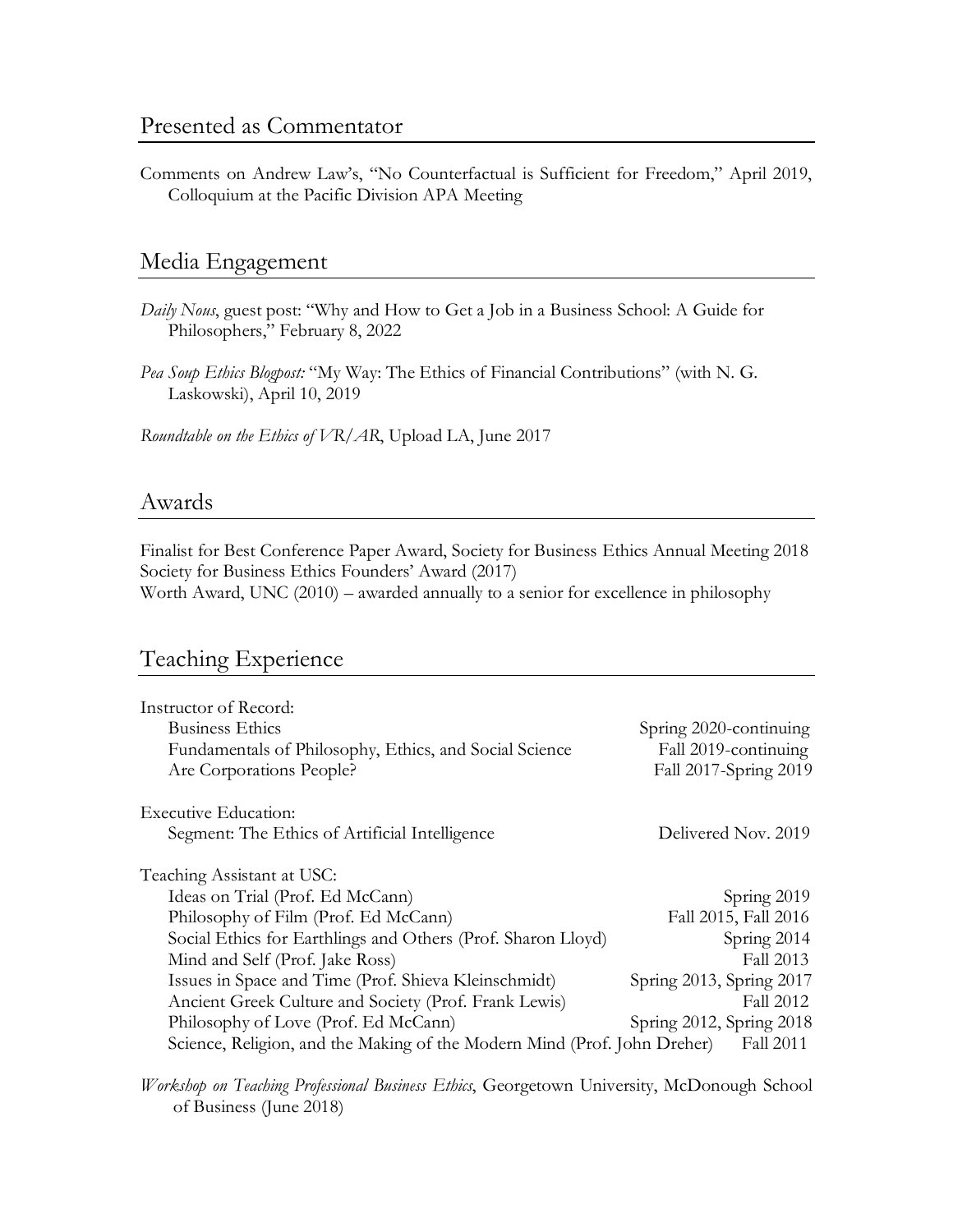## Leadership Experience

| $2021$ -present |
|-----------------|
| $2020$ -present |
| 2020-present    |
| 2020-2021       |
| 2014-2015       |
| 2014-2015       |
| 2012-2013       |
|                 |

## Professional Affiliation

The Academy of Management The Society for Business Ethics The American Philosophical Association The International Social Ontology Society Philosophy, Politics, and Economics Society

## Service to Discipline

Referee: *Oxford University Press, Academy of Management Review, Business Ethics Quarterly, Noûs, Australasian, Philosophical Studies, Journal of the APA, Journal of Institutional Economics, Pacific Philosophical Quarterly, Journal of Philosophical Research, Southern Journal of Philosophy, Journal of Applied Philosophy, Public Affairs Quarterly, Philosophers' Imprint, Topoi, Journal of Ethics and Social Philosophy, Erkenntnis*

Referee for EURAM, AOM Annual Conference, SBE Annual Conference (x2), USC/UCLA Annual Graduate Conference (x3)

#### Service to Trinity

Trinity College Foundation Scholarship Exam, various roles 2019-present Trinity Business School Post-Graduate Appeals Committee, member 2020-present Athena Swan Trinity Business School Self-Assessment Team, member 2019-2020 Trinity Research Ethics Committee, member 2019-2020

#### Business and Professional Experience

Passed CFA Level 1 Rosano Partners Commercial Real Estate, *Special Projects Consultant* June 2016-Aug. 2016 Charity Brands Consulting, *Market Research Specialist* Feb. 2016-June 2016